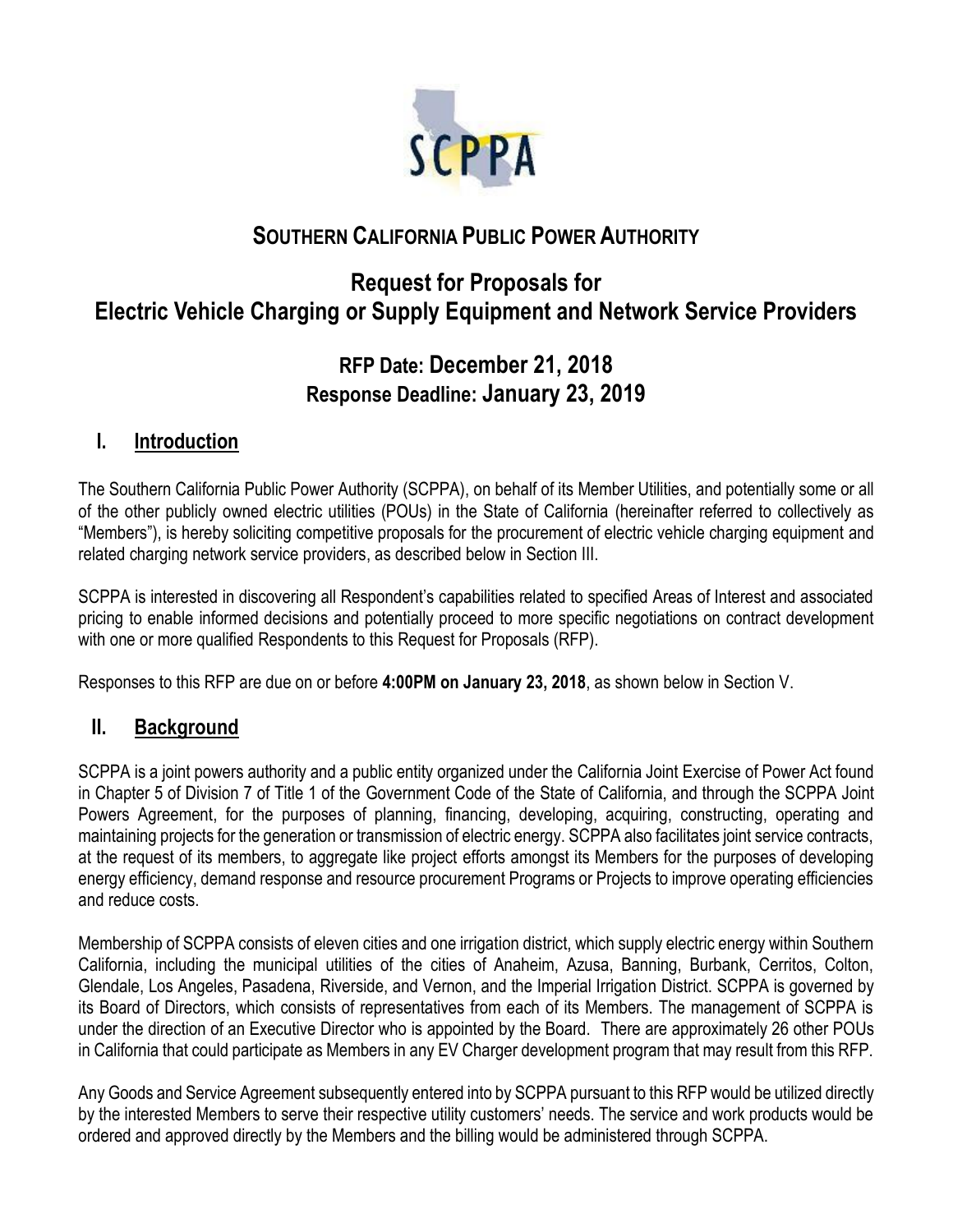## **III. Areas of Interest**

Members have expressed interest in acquiring electric vehicle charging equipment and network service to enhance the Electric Vehicle ("EV") charging infrastructure in their respective service territories. Increasing the charging capabilities for light-, medium- and heavy-duty EVs is seen by Members as a critical component of their collaborative efforts to facilitate the electrification of the transportation sector in California and meet the needs of the communities that they serve.

To this end, Members are considering multiple options for develop a comprehensive charging infrastructure network, including applying for grants to help fund infrastructure development and looking for other funding sources and partnerships as well. This will include both networked and non-networked charging equipment.

In association with this desired equipment procurement, SCPPA is requesting proposals or bids for "back office" or support services to manage and maintain the operation and implementation of the charging infrastructure using network services that operate under the "open protocol" standard.

Respondents may propose any combination of: Level 1, Level 2 and DC Fast chargers; and/or Support Services, but Respondents are not required to offer all these elements to be eligible for consideration and possible award of a contract.

Suppliers may work in combination with one or more firms, in a contractor/sub-contractor relationship, to provide a comprehensive package or suite of equipment and services under one Proposal. An outline of the equipment and services expected under this solicitation is presented below.

#### **1) LEVEL 1 and/or LEVEL 2 RESIDENTIAL and/or COMMERCIAL-GRADE ELECTRIC VEHICLE CHARGING STATIONS ("EVSE")**

#### **a) The EVSE shall meet all of the following requirements:**

- i) UL Listed or approved NRTL Testing Agency and compliant with SAE J1772
- ii) Compliant with NEC article 625 and FCC Part 15 Class A.
- iii) Rated for outdoor usage, NEMA 3R or better.
- iv) AC Input (110 to 240VAC) @ minimum 20 Amps
- v) ADA compliant
- vi) Charge connector shall be SAE J1772 with a preferred minimum length of 25-foot cable
- vii) Induction charging options are also encouraged as an option to plug-in connectors
- viii) Operating temperature range:  $0^\circ$  to 122 $^\circ$  F
- ix) LED status indicators
- x) If pedestal is required for mounting and installation, pedestal shall be provided and pricing specified
- xi) Extended warranty will start from the date of installation for a term of five years. Optional and not required:
- xii) Network Payment Enabled: see below for specific requirements per Specifications SAE J2847-3
- xiii) Integrated cellular 4G router or better for communications; but all networked equipment must be operable under SCPPA-approved, open protocol standards.

The successful Respondent shall identify any and all local contractor(s) who will be providing all warranty and service to the EVSE's.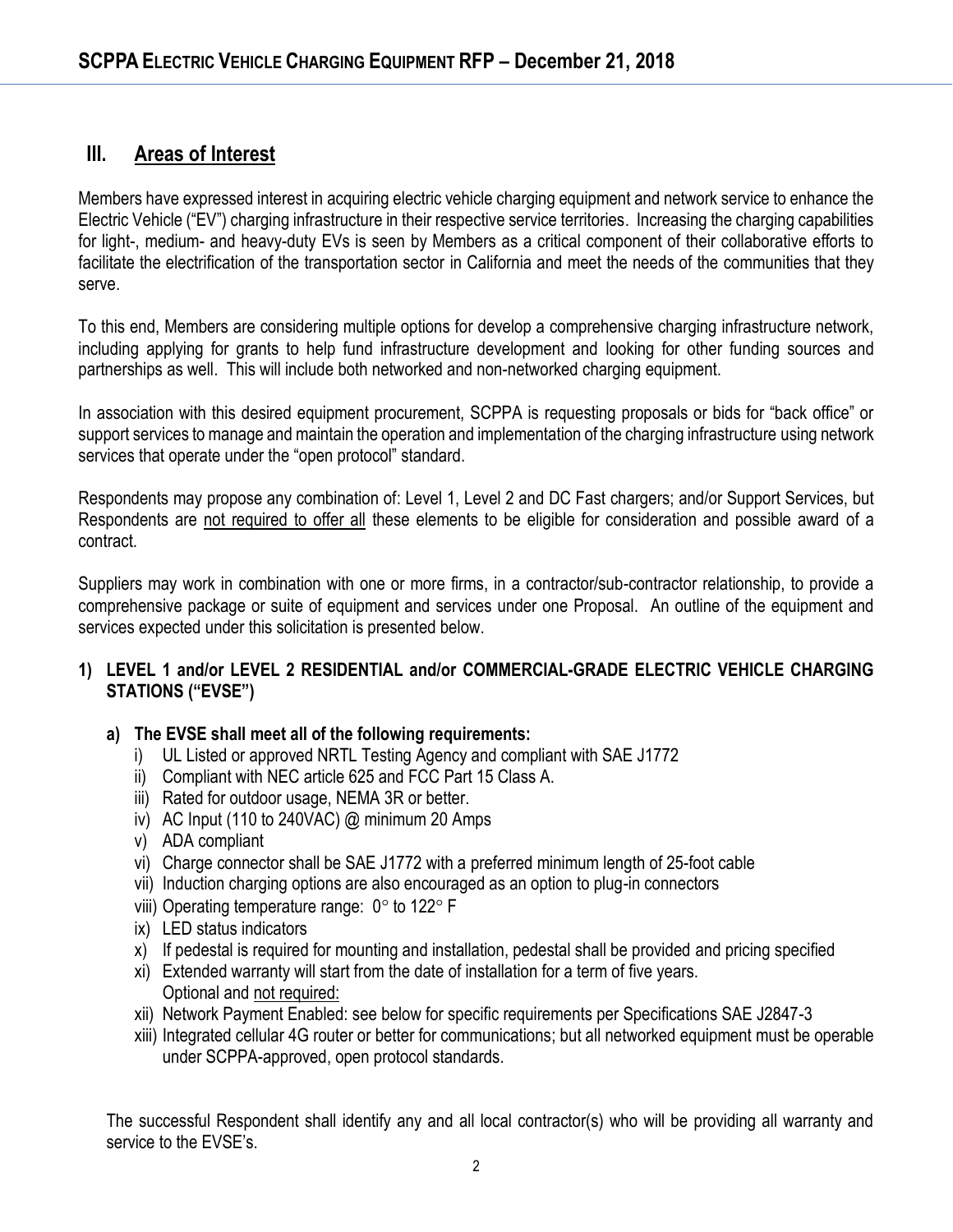#### **b) Network Communications Specifications for Level 2 EVSE**

When applicable, all equipment shall be in accordance with Specifications SAE J2847-3. Specifically, all communications will be based on the Internet Protocol Suite which is the set of communications protocols used for the internet and similar networks, and is generally the most popular protocol stack for wide area networks. It is commonly known as TCP/IP, because of its most important protocols: Transmission Control Protocol (TCP) and Internet Protocol (IP). An alternative model is the Open Systems Interconnection (OSI) model which characterizes and standardizes the functions of a communications system in terms of seven abstraction layers.

The networked communications system shall monitor the EVSE's for any error or malfunction. The 'service provider' shall be notified of the malfunction and the provider will have the capability of notifying SCPPA and/or its Members of such malfunction or operating error within 30 minutes of the malfunction.

#### **c) Service Provider(s) Requirements**

The network communications, controls and back office support service, shall provide to Members, at a minimum, the following information for each charging transaction, at each charging location:

- date and time of usage;
- total kWh; and
- total kW draw.

Additionally, SCPPA is requesting incremental pricing proposals to receive the following supplemental information for each charging transaction, at each charging location:

- Volts versus time:
- Amps versus time; and
- kWh versus time.

The supplier shall identify any and all local contractor(s) who will be providing all warranty and service to the level 2 EVSE's.

### **2) DIRECT CURRENT COMMERCIAL-GRADE ELECTRIC VEHICLE FAST CHARGING STATIONS ("DCFC")**

### **a) The Fast Charging 3 EVSE shall meet all of the following requirements:**

- i) UL Listed or approved NRTL Testing Agency and compliant with SAE J1772
- ii) Compliant with NEC article 625 and FCC Part 15 Class A
- iii) Rated for outdoor usage, NEMA 3R or better
- iv) DC Output (300 V expected minimum) w/ no maximum Amperage,
- v) ADA compliant
- vi) Dual charge connector is not required but could be considered favorably, recognizing that chargers should be equipped with a minimum capability of at least one of the following capabilities:
	- a) 1 Charge connector shall be CHAdeMO with a preferred minimum of 25-foot cable; and
	- b) 1 Charge connector shall be SAE J1772 with a preferred minimum of 25-foot cable or a stub must be available to add the potential SAEJ1772 "combo" standard
- vii) Induction charging options are also encouraged as an option to plug-in connectors
- viii) Operating temperature range:  $0^\circ$  to 122 $^\circ$  F
- ix) LED status indicators
- x) If pedestal is required for mounting and installation, pedestal shall be provided and pricing specified
- xi) Extended warranty will start from the date of installation for a term of five years. Optional and not required:
- xii) Network Payment Enabled: see below for specific requirements per Specifications SAE J2847-3
- xiii) Integrated cellular 4G router or better for communications; but all networked equipment must be operable under SCPPA-approved, open protocol standards.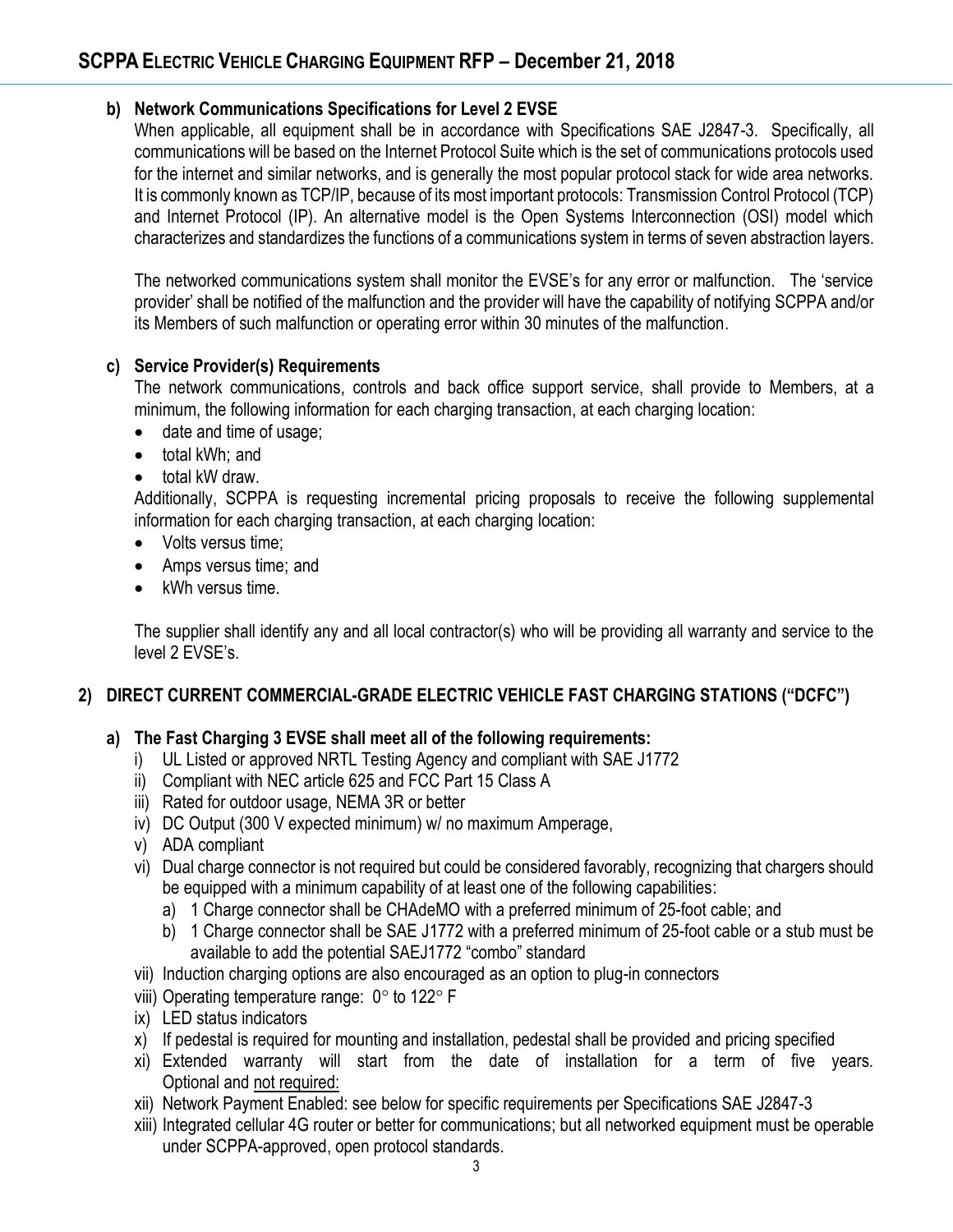The supplier shall identify any and all local contractor(s) who will be providing all warranty and service to the level 2 EVSE's.

### **b) Network Communications Specifications for DCFCs**

When applicable, all equipment shall be in accordance with Specifications SAE J2847-3. Specifically, all networked communications will be based on the Internet Protocol Suite which is the set of communications protocols used for the internet and similar networks, and is generally the most popular protocol stack for wide area networks. It is commonly known as TCP/IP, because of its most important protocols: Transmission Control Protocol (TCP) and Internet Protocol (IP). An alternative model is the Open Systems Interconnection (OSI) model which characterizes and standardizes the functions of a communications system in terms of seven abstraction layers.

The networked communications system shall monitor the EVSE's for any error or malfunction. The 'service provider' shall be notified of the malfunction and the provider will have the capability of notifying SCPPA and/or its Members of such malfunction or operating error within 30 minutes of the malfunction.

#### **c) Service Provider(s) Requirements**

The network communications, controls and back office support service, shall provide to Members, at a minimum, the following information for each charging transaction, at each charging location:

- date and time of usage;
- total kWh; and
- total kW draw.

Additionally, SCPPA is requesting incremental pricing proposals to receive the following supplemental information for each charging transaction, at each charging location:

- Volts versus time:
- Amps versus time; and
- kWh versus time.

The supplier shall identify any and all local contractor(s) who will be providing all warranty and service to the DCFCs.

# **Timeline / Schedule\***

| <b>SCPPA RFP for SCPPA Electric Vehicle Charging Equipment &amp; Services RFP Selection Process</b> |                       |
|-----------------------------------------------------------------------------------------------------|-----------------------|
| <b>Schedule of Requirements</b>                                                                     | <b>Target Date(s)</b> |
| <b>Issue RFP</b>                                                                                    | December 21, 2018     |
| Inquiries Due                                                                                       | January 10, 2019      |
| Responses Due                                                                                       | January 23, 2019      |
| Review of Responses                                                                                 | February 2019         |
| Interviews (if necessary)                                                                           | February 2019         |
| Selection of Respondent(s)                                                                          | February 2019         |

**\***Timeline/Schedule is subject to change at the sole discretion of SCPPA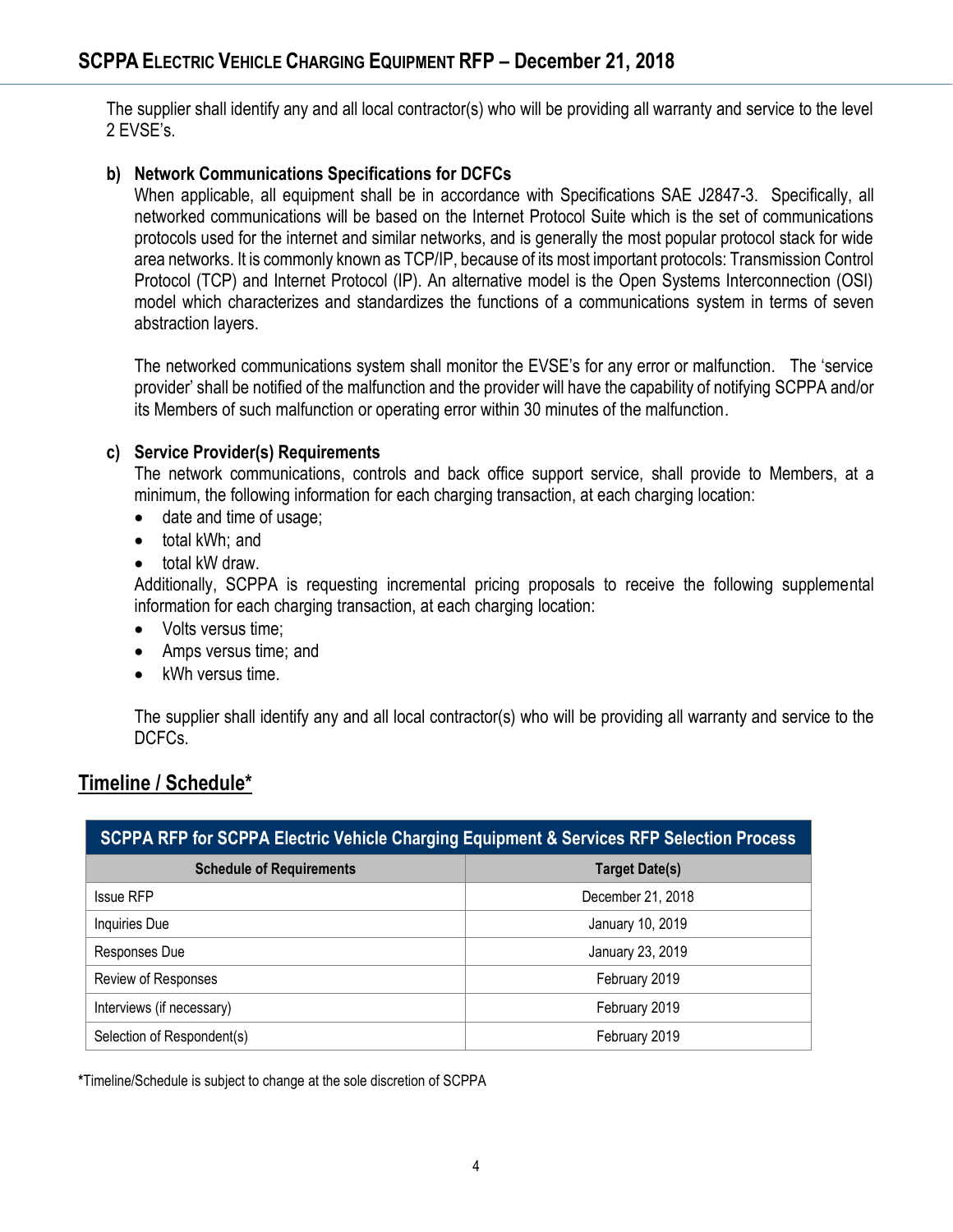## **IV. Proposal Submission Required Elements**

#### **1. Transmittal Letter Content:**

- a. A brief statement of the Respondent's understanding of the work to be done and commitment to perform the work as scheduled, including:
	- i) statement of work specifications; and
	- ii) reference to any proposed contractual terms and conditions required by the Respondent; and
	- iii) a summary of exceptions taken to the RFP requirements; and
	- iv) any and all expectations from SCPPA including, but not limited to: requirements definition, strategy refinement, and staffing requirements to support the proposed project or program implementation.
- b. An officer authorized to bind must sign the proposal on behalf of the Respondent and must include the following declarations in the Transmittal Letter:

"This proposal is genuine, and not sham or collusive, nor made in the interest or in behalf of any person not herein named; the Respondent has not directly or indirectly induced or solicited any other Respondent to put in a sham bid, or any other person, firm or corporation to refrain from submitting a proposal; and the Respondent has not in any manner sought by collusion to secure for themselves an advantage over any other Respondent."

- **2. Respondent Information**: Provide legal name of Company or Individual, physical street address, the name(s) and title(s) of the individual(s) authorized to represent the Respondent, including telephone number(s) and email address(es).
- **3. Proposal:** Proposals must include a description of the proposed products and/or services being offered, how the offerings meet the objectives of this RFP, and a detailed description addressing one or more of the Areas of Interest. Respondents may also include additional services, products, tasks, task elements and/or functions that may not be part of or included in the RFP but are deemed by the Respondent to be pertinent and potentially valuable to SCPPA, its Members or other Members. SCPPA will have full discretionary authority to consider, accept or reject, without cause, such supplemental information that is not directly requested, included in or made part of the RFP.
- **4. Fees:** Pricing in all Proposals should be made based on good faith estimates of the requirements defined in this RFP. Respondents shall include all necessary details of specific examples or estimates of the equipment costs, fees, labor rates and service charges for all equipment purchases and support services. Respondents shall also be prepared to provide a breakdown of the applicable overheads and fringe benefit costs that are part of any labor rates and other direct costs associated with the services to be performed upon subsequent request.

SCPPA does not know the breadth or depth of Members' interest or abilities in EVSE infrastructure development at this time. Because of this, this RFP could result in a joint-action purchase and/or service Agreement(s) of significant scope and volume. Therefore, to acquire the best available equipment and services, at the most costeffective prices, Respondents should provide all pricing on a "scalable basis" such that volumetric discounts can be made available to SCPPA, its Members and/or other POUs.

Specifically, SCPPA requests price offerings for Level 2 and/or Level 3 chargers from Respondents to reflect the potential purchase of varying numbers of chargers. For example, a Proposal could be structured with the following breakdown or something of similar construct:

- a) 1 to 25 units of each specific Level 1, Level 2 and/or DCFC model(s);
- b) 26 to 100 units of each; and
- c) 101 or more units of each.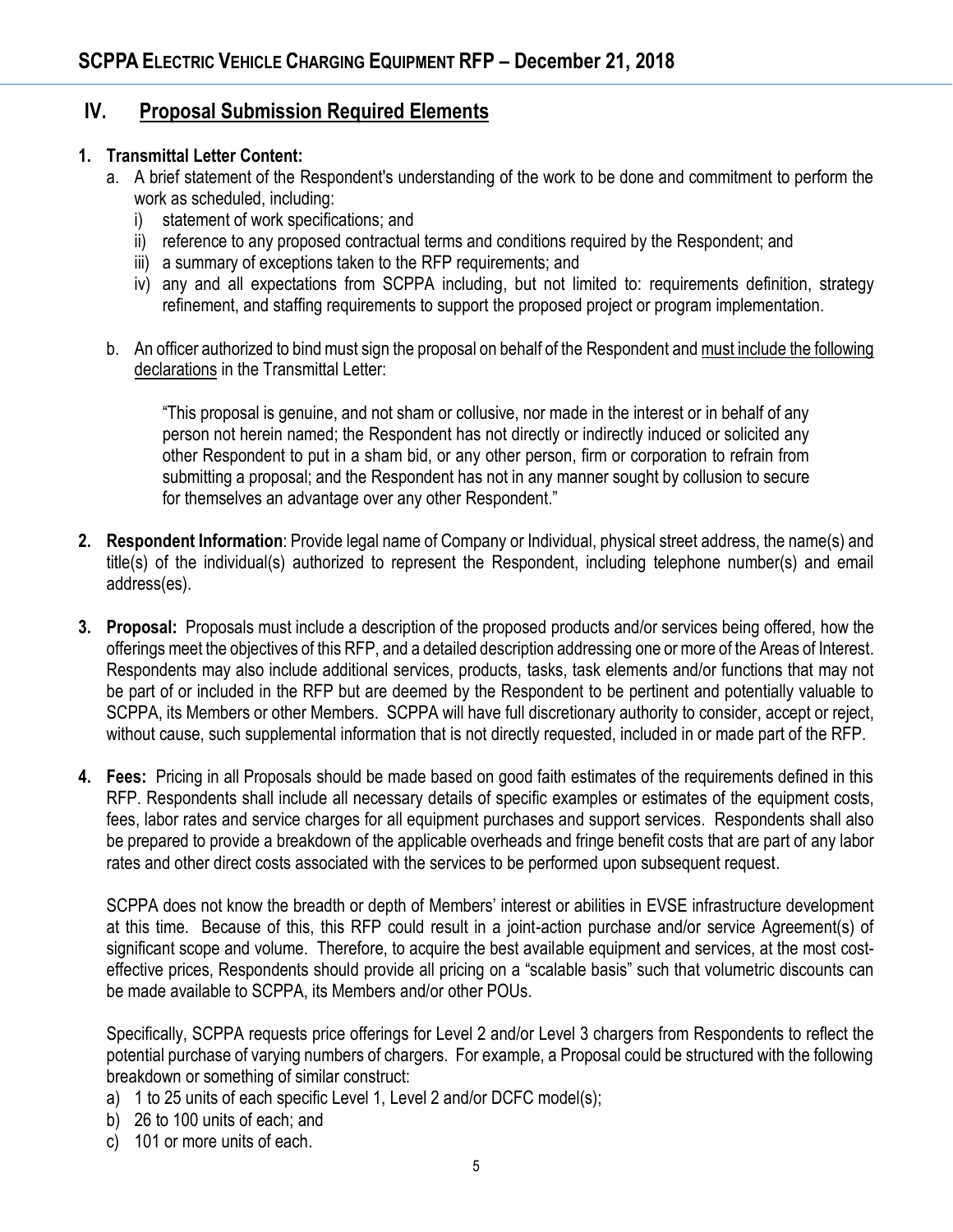Similarly, all proposed price offerings for service support, as referenced in Sections III.1.c and II.2.c, should be prepared to account for the volume of activities for multiple Members in diverse regions of the State.

- **5. Experience:** Respondent shall clearly identify project Members and management team, including:
	- a. Describe your firm's experience as may be applicable to this RFP, your organizational structure, management qualifications, and other contract related qualifications, including number of years firm has been in business.
	- b. Specify key employees and describe their qualifications, experience and duties related to this RFP, including the office location(s) where work will be performed, in addition to the physical street address referenced above.
	- c. Provide a commitment statement for the retention and use of key employees as proposed, their availability to initiate and sustain the proposal, as well as planned supplemental employees if key personnel are not available to assure project delivery.
	- d. State whether Respondent will use subcontractors to perform services pursuant to the contract. Should the use of subcontractors be offered, the Respondent shall provide the same assurances of competence for the subcontractor, plus the demonstrated ability to manage and supervise the subcontracted work. Subcontractors shall not be allowed to further subcontract with others for work. The provisions of any contract resulting from this RFP shall apply to all subcontractors in the same manner as to the Respondent.
	- e. Respondent shall indicate any and all pending litigation that could affect the viability of Respondent's proposal, continuance of existing contracts, operation or financial stability.

#### **6. References:**

- a. Describe whether the Respondent has, within the last five (5) years, rendered any service to SCPPA or to any of SCPPA's Members, either as a contractor or subcontractor, either under the current Respondent's name or any other name or organization. If so, please provide details (status as prime or subcontractor, brief description of the contract, contract start and end dates, the contract administrator name, and total actual contract expenditures).
- b. If the Respondent has not rendered any service within the last five (5) years to SCPPA or to any of SCPPA's Members, then please provide references over that period with the details described above including the counterparty for which services were provided. Respondents are encouraged to include references to products and/or services provided to electric utilities and more specifically Pus, as may be available.
- c. Identify existing related or relevant projects or programs which Respondent developed and/or operates that would demonstrate Respondent's capabilities in this area.
- d. Describe relevant program development and implementation experience, approach, and provide a list of references for similar projects completed.

## **V. Proposal Submission Delivery Requirements**

There will not be an initial Respondent's conference associated with this RFP. Clarification questions may be addressed to [bcope@scppa.org.](mailto:bcope@scppa.org)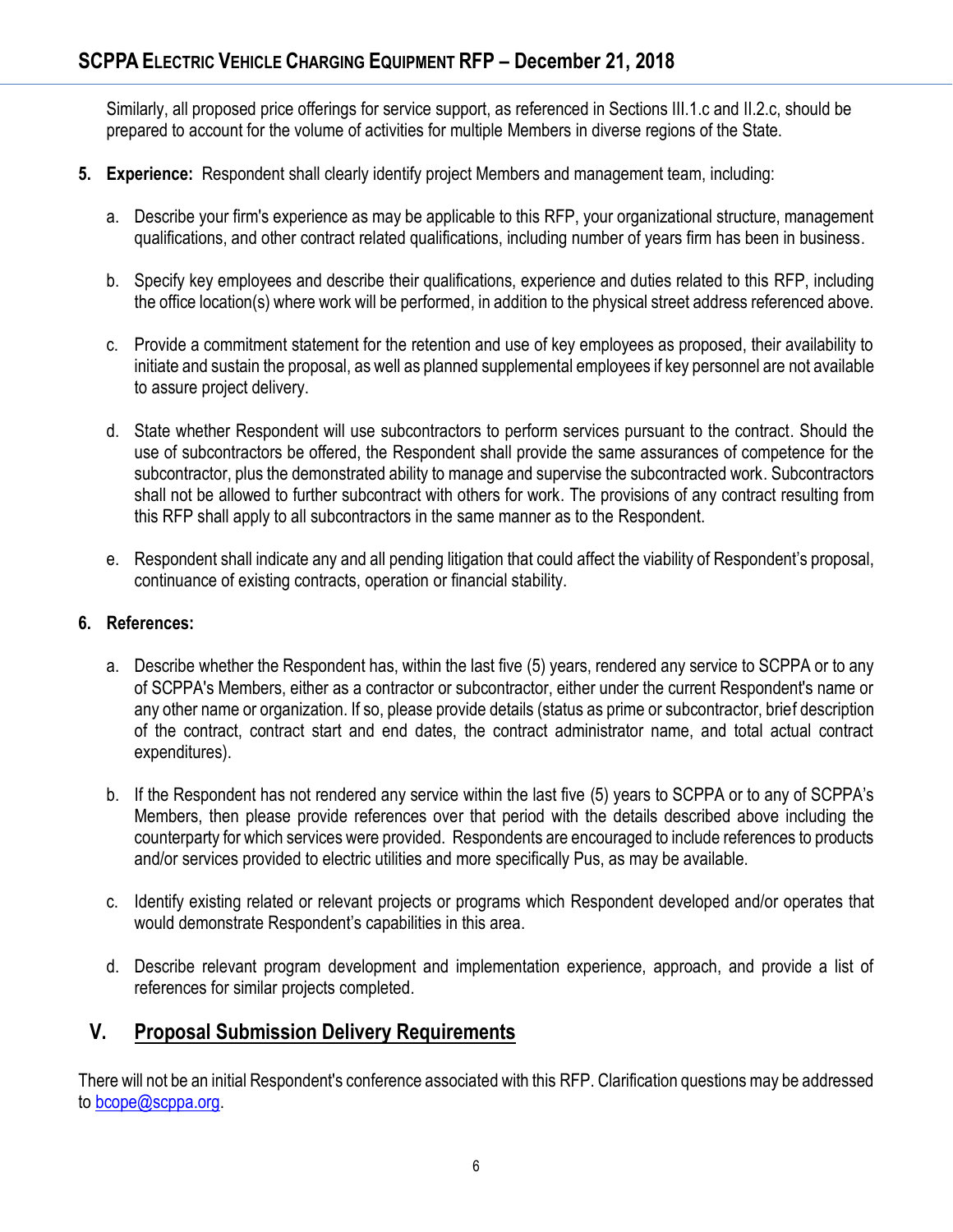## **SCPPA ELECTRIC VEHICLE CHARGING EQUIPMENT RFP – December 21, 2018**

The deadline to submit questions on this RFP will be 4:00PM (PDT) on January 10, 2019. All questions should be submitted electronically via e-mail to: [bcope@scppa.org,](file://///app-server/data/RFPs_RFQs_RFIs/Public%20Benefits%20Committee/Paperless%20Rebate%20Automation/RFP/bcope@scppa.org) referencing EV CHARGER RFP QUESTIONS in the subject line. SCPPA will perform best efforts to provide answers to all questions will be provided to inquisitor via e-mail within 5 business days from the date received, but no sooner than January 5, 2019. Answers to questions that SCPPA, at its sole determination and discretion, deems to be substantive or that would place the inquisitor at a distinct and unfair advantage to other potential Respondents will be posted on SCPPA's website at [http://www.scppa.org/page/RFPs-](http://www.scppa.org/page/RFPs-Programs)[Programs](http://www.scppa.org/page/RFPs-Programs) within 7 business days from the date received, but no later than January 17, 2019. It is the responsibility of potential Respondents to review this website for any and all postings. SCPPA will not announce or inform potential Respondents of any such postings.

## **One (1) electronic copy of your response and any supporting documentation must be delivered no later than 4:00 pm PST on January 23, 2019 via e-mail to [bcope@scppa.org.](bcope@scppa.org)**

Additionally, one (1) hard copy of the proposal may be, but is not required to be, submitted with the electronic copy of your proposal, no later than the time and date referenced above, to:

> Southern California Public Power Authority EV Charger RFP Attention: Bryan Cope 1160 Nicole Court Glendora, California 91740

No contact should be made with the SCPPA Board of Directors, committees or working group representatives, or Members concerning this RFP.

All information received by SCPPA in response to this RFP is subject to the California Public Records Act and may be subject to the California Brown Act and all submissions may be subject to review in the event of an audit.

## **VI. Proposal Terms and Conditions**

- 1. SCPPA reserves the right to cancel this RFP at any time, reject any and all proposals and to waive irregularities.
- 2. SCPPA shall determine at its sole discretion the value of any and/or all proposals including price and non-price attributes.
- 3. Proposals may be sub-divided or combined with other proposals, at SCPPA's sole discretion.
- 4. SCPPA shall perform an initial screening evaluation to identify and eliminate any proposals that are not responsive to the RFP, do not meet the minimum requirements set forth in the RFP, are clearly not economically competitive with other proposals, or are submitted by Respondents that lack appropriate creditworthiness, sufficient financial resources, or qualifications to provide dependable and reliable services.
- 5. SCPPA reserves the right to submit follow up questions or inquiries to request clarification of information submitted and to request additional information from any one or more of the Respondents.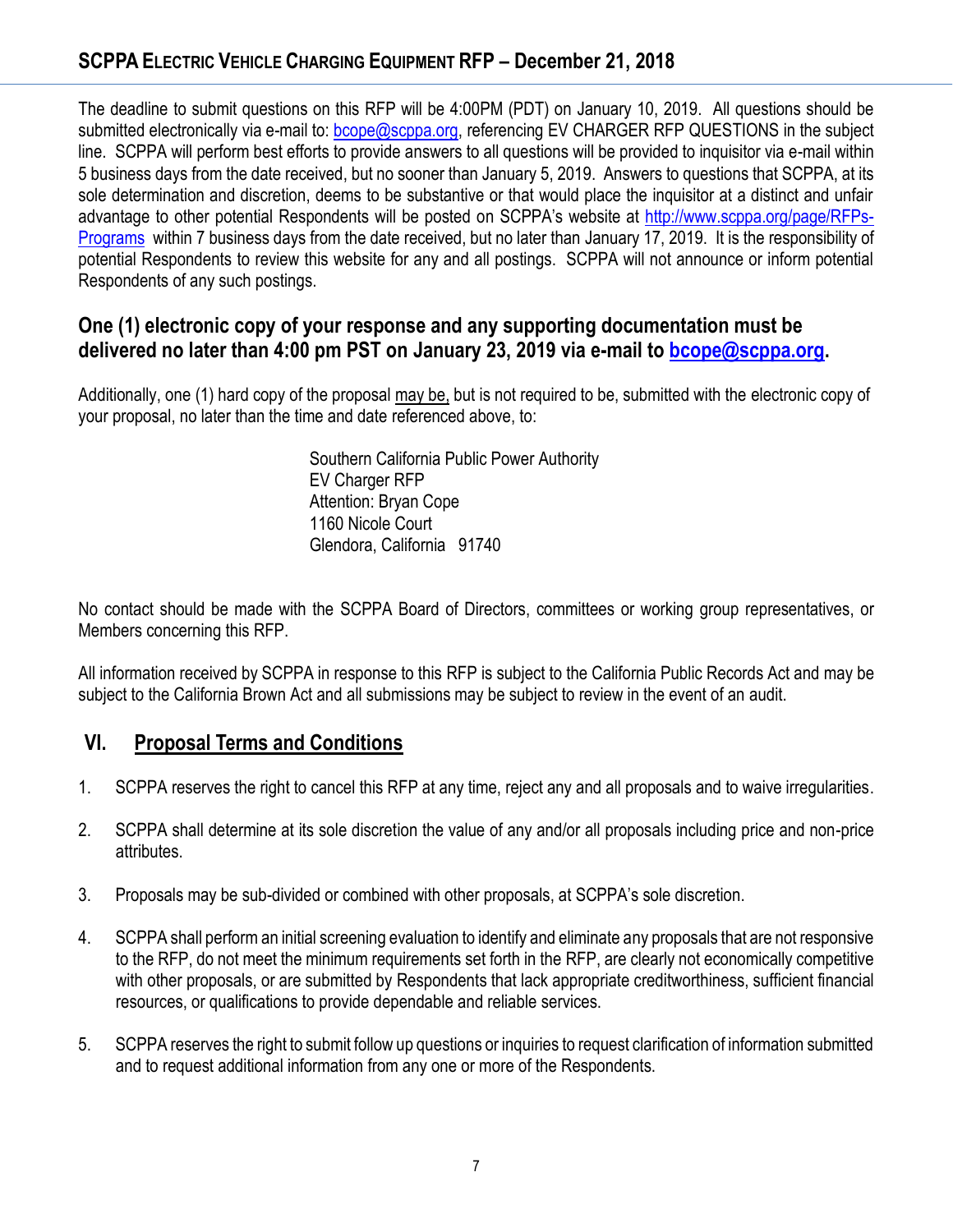- 6. SCPPA reserves the right, without qualification and in its sole discretion, to accept or reject any or all proposals for any reason without explanation to the Respondent, or to make the award to that Respondent, who, in the opinion of SCPPA, will provide the most value to SCPPA and its customers.
- 7. SCPPA may decline to enter into any potential engagement agreement or contract with any Respondent, terminate negotiations with any Respondent, or to abandon the request for proposal process in its entirety.
- 8. SCPPA reserves the right to make an award, at its sole discretion, irrespective of price or technical ability, if SCPPA determines that to do so would result in the greatest value to SCPPA and its Members.
- 9. Those Respondents who submit proposals agree to do so without legal recourse against SCPPA, its Members, their directors, officers, employees and agents for rejection of their proposal(s) or for failure to execute or act on their proposal for any reason.
- 10. SCPPA shall not be liable to any Respondent or party in law or equity for any reason whatsoever for any acts or omissions arising out of or in connection with this RFP.
- 11. SCPPA shall not be liable for any costs incurred by any Respondents in preparing any information for submission in connection with this RFP process or any and all costs resulting from responding to this RFP. Any and all such costs whatsoever shall remain the sole responsibility of the Respondent
- 12. SCPPA may require certain performance assurances from Respondents prior to entering into negotiations for a proposed project. Such assurances may potentially include a requirement that Respondents provide some form of performance security.
- 13. Prior to contract award, the successful Respondent shall supply a detailed breakdown of the applicable overheads and fringe benefit costs that are part of the labor rates and other direct costs associated with the services to be performed.
- 14. Either SCPPA collectively or Members individually may respond to, or enter into negotiations for a proposal. SCPPA is not responsible or liable for individual Members interactions with the Respondent which are not entirely conducted through SCPPA or at SCPPA's option or election to engage the Respondent as defined within the Terms and Conditions herein.
- 15. Submission of a Proposal constitutes acknowledgement that the Respondent has read and agrees to be bound by the terms and specifications of this RFP and any addenda subsequently issued prior to the due date for a Proposal.
- 16. Information in this RFP is accurate to the best of SCPPA's knowledge but is not guaranteed to be correct. Respondents are expected to complete all of their due diligence activities prior to entering into any final contract negotiations with SCPPA.
- 17. SCPPA reserves the right to reject any Proposal for any reason without cause. SCPPA reserves the right to enter into relationships with more than one Respondent, can choose not to proceed with any Respondent with respect to one or more categories of services, and can choose to suspend this RFP or to issue a new RFP that would supersede and replace this RFP.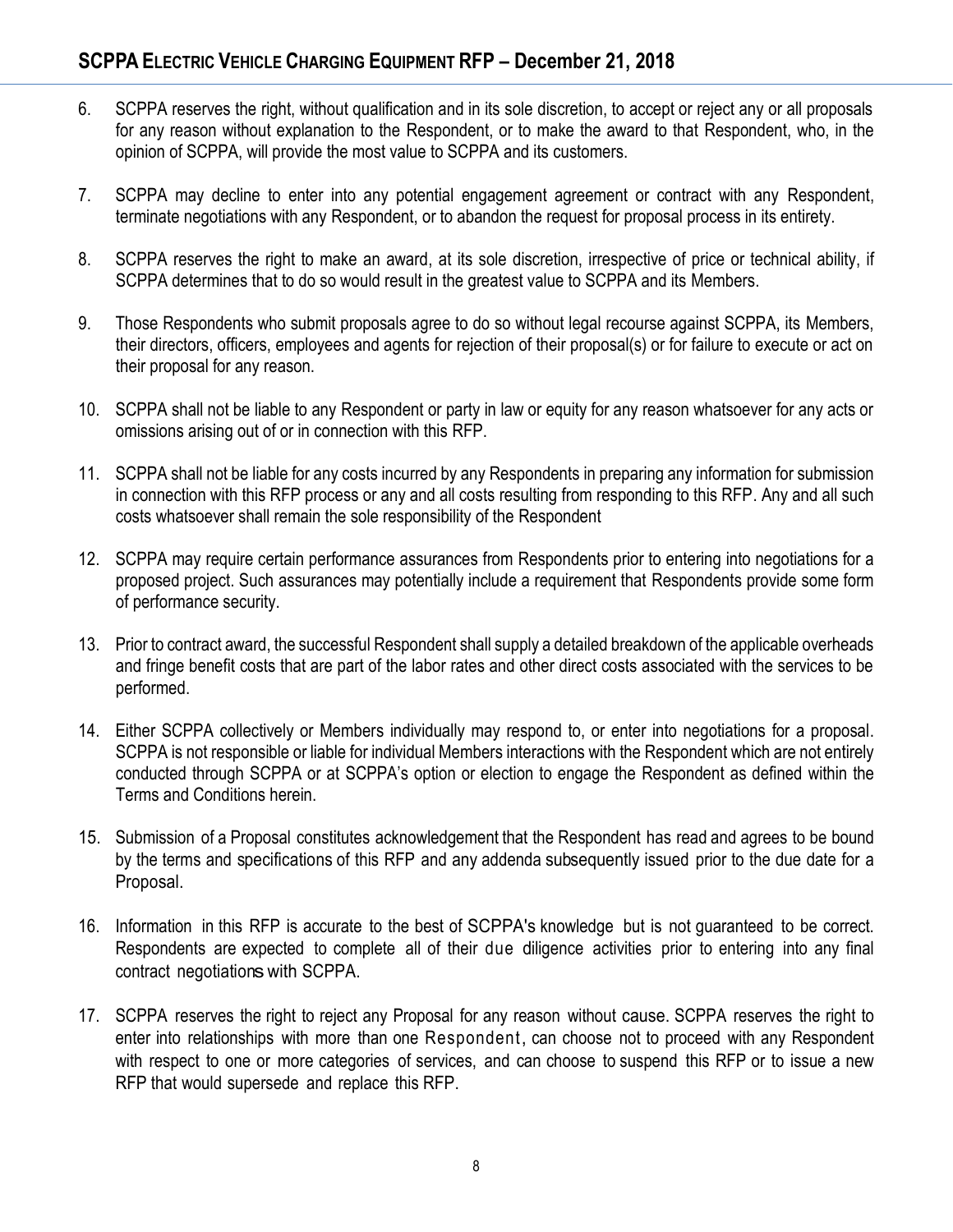## **VII. Additional Requirements for Proposal**

- **1. Consideration of Responses:** Submitted proposals should be prepared simply and economically, without the inclusion of unnecessary promotional materials. Proposals should be submitted on recycled paper that has a minimum of thirty percent (30%) post-consumer recycled content and duplex copied (double-sided pages) where possible.
- **2. Insurance, Licensing, or other Certification:** If selected, the Respondent will be required to maintain sufficient insurance, licenses, or other required certifications for the type of work being performed. SCPPA or its Members may require specific insurance coverage to be established and maintained during the course of work and as a condition of award or continuation of contract.
- **3. Non-Discrimination/Equal Employment Practices/Affirmative Action Plan:** If selected, the Respondent and each of its known subcontractors may be required to complete and file an acceptable Affirmative Action Plan. The Affirmative Action Plan may be set forth in the form required as a business practice by the Department of Water and Power of the City of Los Angeles which is SCPPA's largest Member.
- **4. Living Wage Ordinance:** If selected, the Respondent may be required to comply with the applicable provisions of the City of Los Angles Living Wage Ordinance and the City of Los Angeles Service Contract Workers Retention Ordinance. The Living Wage Ordinance provisions are found in Section 10.36 of the Los Angeles City Administrative Code; and the Service Contract Workers Retention Ordinance are found in Section 10.37 of the Los Angeles Administrative Code (SCWRO/LW0).
- **5. Prevailing Wage Rates:** If selected, the Respondent will be required to conform to prevailing wage rates applicable to the location(s) where any work is being performed. Workers shall be paid not less than prevailing wages pursuant to determinations of the Director of Industrial Relations as applicable in accordance with the California Labor Code. To access the most current information on effective determination rates, Respondent shall contact:

Department of Industrial Relations Division of Labor Statistics and Research PO Box 420603, San Francisco, CA 94142-0603 Division Office Telephone: (415) 703-4780 Prevailing Wage Unit Telephone: (415) 703-4774 Web:<http://www.dir.ca.gov/dlsr/DPreWageDetermination.htm>

- **6. Child Support Policy:** If selected, Respondent may be required to comply with the City of Los Angeles Ordinance No. 172401, which requires all contractors and subcontractors performing work to comply with all reporting requirements and wage earning assignments and wage earning assignments relative to court ordered child support.
- **7. Supplier Diversity:** Respondents shall take reasonable steps to ensure that all available business enterprises, including Small Business Enterprises (SBEs) and Disabled Veteran Business Enterprises (DVBEs) have an equal opportunity to compete for and participate in the work being requested by this RFP. Efforts to obtain participation of SBEs, DVBEs, and other business enterprises may reasonably be expected to produce a twenty percent (20%) participation goal for SBEs and a three percent (3%) participation goal for DVBEs. For the purpose of this RFP, SCPPA's Supplier Diversity program is modeled after that of the Los Angeles Department of Water and Power. Further information concerning the Supplier Diversity Program may be obtained from the Supply Chain Services Division of the Los Angeles Department of Water and Power.